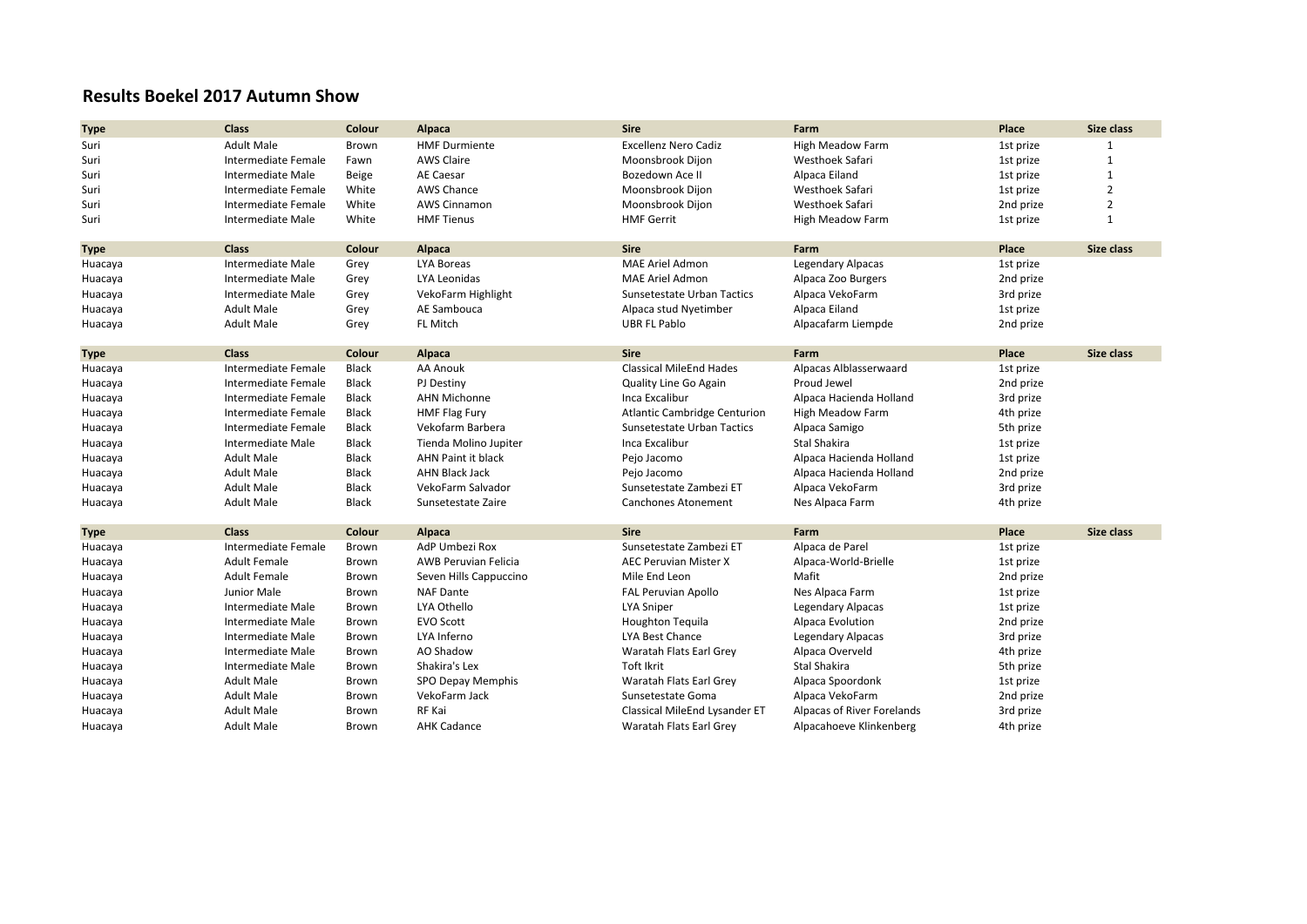| <b>Type</b> | <b>Class</b>        | Colour | Alpaca                      | <b>Sire</b>                    | Farm                        | Place     | Size class |
|-------------|---------------------|--------|-----------------------------|--------------------------------|-----------------------------|-----------|------------|
| Huacaya     | Intermediate Female | Fawn   | <b>AWE Imagine</b>          | CD Leroy                       | Alpaca Weelde               | 1st prize |            |
| Huacaya     | Intermediate Female | Fawn   | Top-Line Japonica           | <b>Houghton Tequila</b>        | Top-Line-Alpacas            | 2nd prize |            |
| Huacaya     | Intermediate Female | Fawn   | AWS Shira                   | Waratah Flats Exodus           | Westhoek Safari             | 3rd prize |            |
| Huacaya     | Intermediate Female | Fawn   | AWS Laila                   | Waratah Flats Exodus           | Westhoek Safari             | 4th prize |            |
| Huacaya     | Intermediate Female | Fawn   | <b>HMF Fire Queen</b>       | Ambersun Fireball              | High Meadow Farm            | 5th prize |            |
| Huacaya     | Intermediate Female | Fawn   | <b>AOL Hazel</b>            | MileEnd Leon                   | Alpacas of the Lowlands     | 6th prize |            |
| Huacaya     | Intermediate Male   | Fawn   | AOL Hello                   | MileEnd Leon                   | Alpacas of the Lowlands     | 1st prize |            |
| Huacaya     | Intermediate Male   | Fawn   | Quality line Jay-Jay        | Quality Line Go Again          | <b>Quality Line Alpacas</b> | 2nd prize |            |
| Huacaya     | Intermediate Male   | Fawn   | Top Quality Jazz            | <b>UBR Top Quality Beertie</b> | <b>Top Quality Alpacas</b>  | 3rd prize |            |
| Huacaya     | Intermediate Male   | Fawn   | <b>Maguis Francorchamps</b> | <b>LMFI Peruvian Best Bet</b>  | Alpagas du Maquis           | 4th prize |            |
| Huacaya     | <b>Adult Male</b>   | Fawn   | Flanders Calro              | Aguaviva Claudius              | Alpaca Zoo Burgers          | 1st prize |            |
| Huacaya     | <b>Adult Male</b>   | Fawn   | <b>AWS Hades</b>            | Aquaviva Claudius              | Westhoek Safari             | 2nd prize |            |
| Huacaya     | <b>Adult Male</b>   | Fawn   | <b>AFTS Humphrey</b>        | Three Oaks High Command        | Alpaca Farm t Steeke        | 3rd prize |            |
| Huacaya     | <b>Adult Male</b>   | Fawn   | APK lago                    | Camebridge Legality            | Ivonne Kooyman              | 4th prize |            |
| Huacaya     | Senior Male         | Fawn   | <b>LYA Sniper</b>           | Classical MileEnd Lysander     | Legendary Alpacas           | 1st prize |            |
| Huacaya     | Senior Male         | Fawn   | <b>CD Marquis</b>           | Waratha Flats Earl Grey        | Alpaca Farm t Steeke        | 2nd prize |            |
| <b>Type</b> | <b>Class</b>        | Colour | Alpaca                      | Sire                           | Farm                        | Place     | Size class |
| Huacaya     | Intermediate Female | Beige  | CD Estonia                  | <b>Brabant Kashmir</b>         | Alpacafarm Carpe Diem       | 1st prize |            |
| Huacaya     | Intermediate Female | Beige  | <b>VB Dione</b>             | Waiheke Smokin Joe             | Alpacafarm Vorstenbosch     | 2nd prize |            |
| Huacaya     | Intermediate Female | Beige  | AANL Joy of Life            | <b>Quality Line Foreigner</b>  | Alpaca America              | 3rd prize |            |
| Huacaya     | <b>Adult Female</b> | Beige  | <b>HMF Epic Girl</b>        | Eringa Park Centauri           | High Meadow Farm            | 1st prize |            |
| Huacaya     | Junior Male         | Beige  | Top-Line Kosmo              | <b>Houghton Tequila</b>        | Top-Line-Alpacas            | 1st prize |            |
| Huacaya     | Intermediate Male   | Beige  | <b>AOL Herbie</b>           | Classical MileEnd Lysander ET  | Alpacas of the Lowlands     | 1st prize |            |
| Huacaya     | Intermediate Male   | Beige  | AOL HipHop                  | Classical MileEnd Lysander ET  | Alpacas of the Lowlands     | 2nd prize |            |
| Huacaya     | Intermediate Male   | Beige  | Top-Line Jordy              | <b>Houghton Tequila</b>        | Top-Line-Alpacas            | 3rd prize |            |
| Huacaya     | <b>Adult Male</b>   | Beige  | <b>VekoFarm Antares</b>     | VekoFarm Jandi                 | Alpaca VekoFarm             | 1st prize |            |
| Huacaya     | <b>Adult Male</b>   | Beige  | <b>AANL Hero Domingo</b>    | Rural Alianza Don Pepe         | Alpaca America              | 2nd prize |            |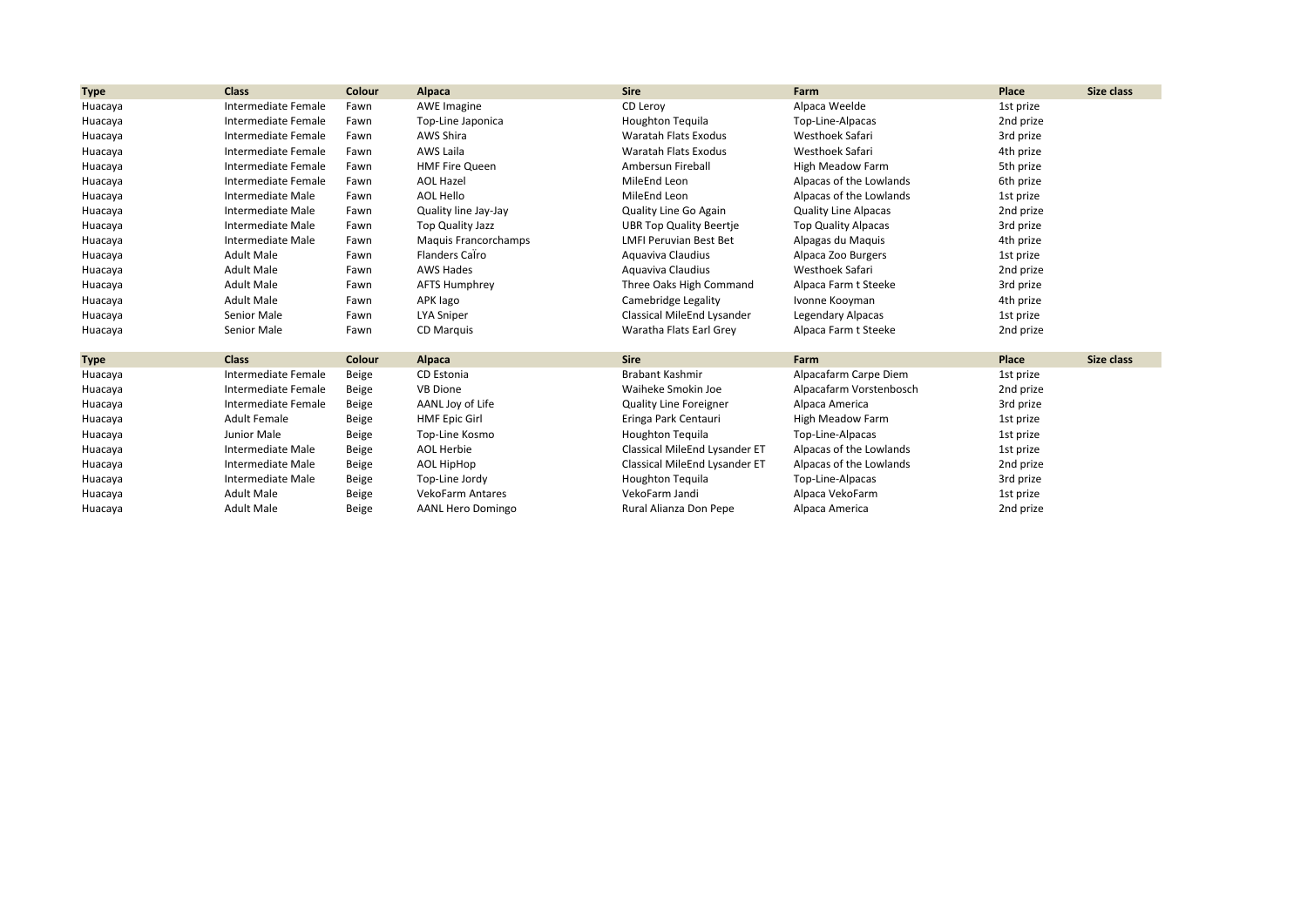| <b>Type</b> | <b>Class</b>        | Colour | <b>Alpaca</b>                    | <b>Sire</b>                     | Farm                        | Place     | Size class |
|-------------|---------------------|--------|----------------------------------|---------------------------------|-----------------------------|-----------|------------|
| Huacaya     | Intermediate Female | White  | <b>AOL Helena Maria</b>          | Classical MileEnd Lysander ET   | Alpacas of the Lowlands     | 1st prize |            |
| Huacaya     | Intermediate Female | White  | CD Madeira                       | Gilt Edge Avenger               | Alpacafarm Carpe Diem       | 2nd prize |            |
| Huacaya     | Intermediate Female | White  | Top-Line Juanita                 | <b>Top-Line Commander Magic</b> | Top-Line-Alpacas            | 3rd prize |            |
| Huacaya     | Intermediate Female | White  | SPO Eyecatcher                   | Waratah Flats Earl Grey         | Alpaca Spoordonk            | 4th prize |            |
| Huacaya     | Intermediate Female | White  | AO Quincy                        | Waratah Flats Earl Grey         | Alpaca Overveld             | 5th prize |            |
| Huacaya     | Intermediate Female | White  | Top-Line Joyce                   | <b>Houghton Tequila</b>         | Top-Line-Alpacas            | 6th prize |            |
| Huacaya     | <b>Adult Female</b> | White  | <b>VB Feline</b>                 | Waratah Flats Earl Grey         | Alpacafarm Vorstenbosch     | 1st prize |            |
| Huacaya     | Junior Male         | White  | <b>HMF Gambler</b>               | Ambersun Fireball               | High Meadow Farm            | 1st prize |            |
| Huacaya     | Intermediate Male   | White  | AWE Don Juan                     | Alpaca Weelde                   | Alpaca Weelde               | 1st prize |            |
| Huacaya     | Intermediate Male   | White  | CD Thiago                        | Alpacas of River Forelands      | Alpacas of River Forelands  | 2nd prize |            |
| Huacaya     | Intermediate Male   | White  | <b>AOL Hamlet</b>                | Alpacas of the Lowlands         | Alpacas of the Lowlands     | 3rd prize |            |
| Huacaya     | Intermediate Male   | White  | <b>Quality Line Jupiter</b>      | <b>Quality Line Alpacas</b>     | <b>Quality Line Alpacas</b> | 4th prize |            |
| Huacaya     | Intermediate Male   | White  | <b>AE Santos</b>                 | Alpaca Eiland                   | Alpaca Eiland               | 5th prize |            |
| Huacaya     | Intermediate Male   | White  | Maguis Fameux Pari               | Alpagas du Maquis               | Alpagas du Maquis           | 6th prize |            |
| Huacaya     | Indermediate Male B | White  | AGI Jagger Fine Kommiss          | Alpaca Garden Inukshuk          | Alpaca Garden Inukshuk      | 1st prize |            |
| Huacaya     | Indermediate Male B | White  | AdP Udeen                        | Alpaca de Parel                 | Alpaca de Parel             | 2nd prize |            |
| Huacaya     | Indermediate Male B | White  | Quality Line Jumping Jack Flash  | <b>Quality Line Alpacas</b>     | <b>Quality Line Alpacas</b> | 3rd prize |            |
| Huacaya     | Indermediate Male B | White  | <b>AWB Peruvian Leonardo</b>     | Alpaca-World-Brielle            | Alpaca-World-Brielle        | 4th prize |            |
| Huacaya     | Indermediate Male B | White  | Top-Line Juventus                | Top-Line-Alpacas                | Top-Line-Alpacas            | 5th prize |            |
| Huacaya     | Indermediate Male B | White  | <b>AEC Peruvian Desperado</b>    | Proud Jewel                     | Proud Jewel                 | 6th prize |            |
| Huacaya     | <b>Adult Male</b>   | White  | CD Dynamo                        | Futura Humdinger                | Alpacafarm Carpe Diem       | 1st prize |            |
| Huacaya     | <b>Adult Male</b>   | White  | <b>ABR Navigator</b>             | NZ Southern Fleet Foot          | Alpaca Farm t Steeke        | 2nd prize |            |
| Huacaya     | <b>Adult Male</b>   | White  | <b>AHN Geronimo</b>              | AHN Belle d Avril               | Alpaca Hacienda Holland     | 3rd prize |            |
| Huacaya     | <b>Adult Male</b>   | White  | <b>AWE Romero</b>                | <b>Brabant Kashmir</b>          | Alpaca Weelde               | 4th prize |            |
| Huacaya     | <b>Adult Male</b>   | White  | Ringwood Phantom                 | Silverstream Ghost              | Alpaca Spoordonk            | 5th prize |            |
| Huacaya     | <b>Adult Male</b>   | White  | VekoFarm Peruvian Don Corleone   | Rural Allianza Don Pepe         | Alpaca VekoFarm             | 6th prize |            |
| Huacaya     | Senior Male         | White  | AOL Epple                        | Classical MileEnd Lysander ET   | Alpaca Farm t Steeke        | 1st prize |            |
| <b>Type</b> | <b>Class</b>        | Colour | Alpaca                           | <b>Sire</b>                     | Farm                        | Place     | Size class |
| Huacaya     | Junior Male         | Fancy  | Toota Appaloosa Eliano           | Popham Amboseli                 | The Origional of the Andes  | 1st prize |            |
| Huacaya     | Intermediate Male   | Fancy  | Toota Appaloosa Eternal Flame    | Popham Amboseli                 | The Origional of the Andes  | 1st prize |            |
| Huacaya     | Intermediate Male   | Fancy  | Quality Line Jackpot             | Inca Excalibur                  | <b>Quality Line Alpacas</b> | 2nd prize |            |
| Huacaya     | Intermediate Male   | Fancy  | Toota Appaloosa Eyecatchcer Ecco | Popham Amboseli                 | The Origional of the Andes  | 3rd prize |            |
| Huacaya     | <b>Adult Male</b>   | Fancy  | VekoFarm Geronimo                | <b>AH Caballero</b>             | Alpaca VekoFarm             | 1st prize |            |
| Huacaya     | <b>Adult Male</b>   | Fancy  | Tienda Molino Iggy Pop           | Inca Excalibar                  | Alpacahoeve Klinkenberg     | 2nd prize |            |